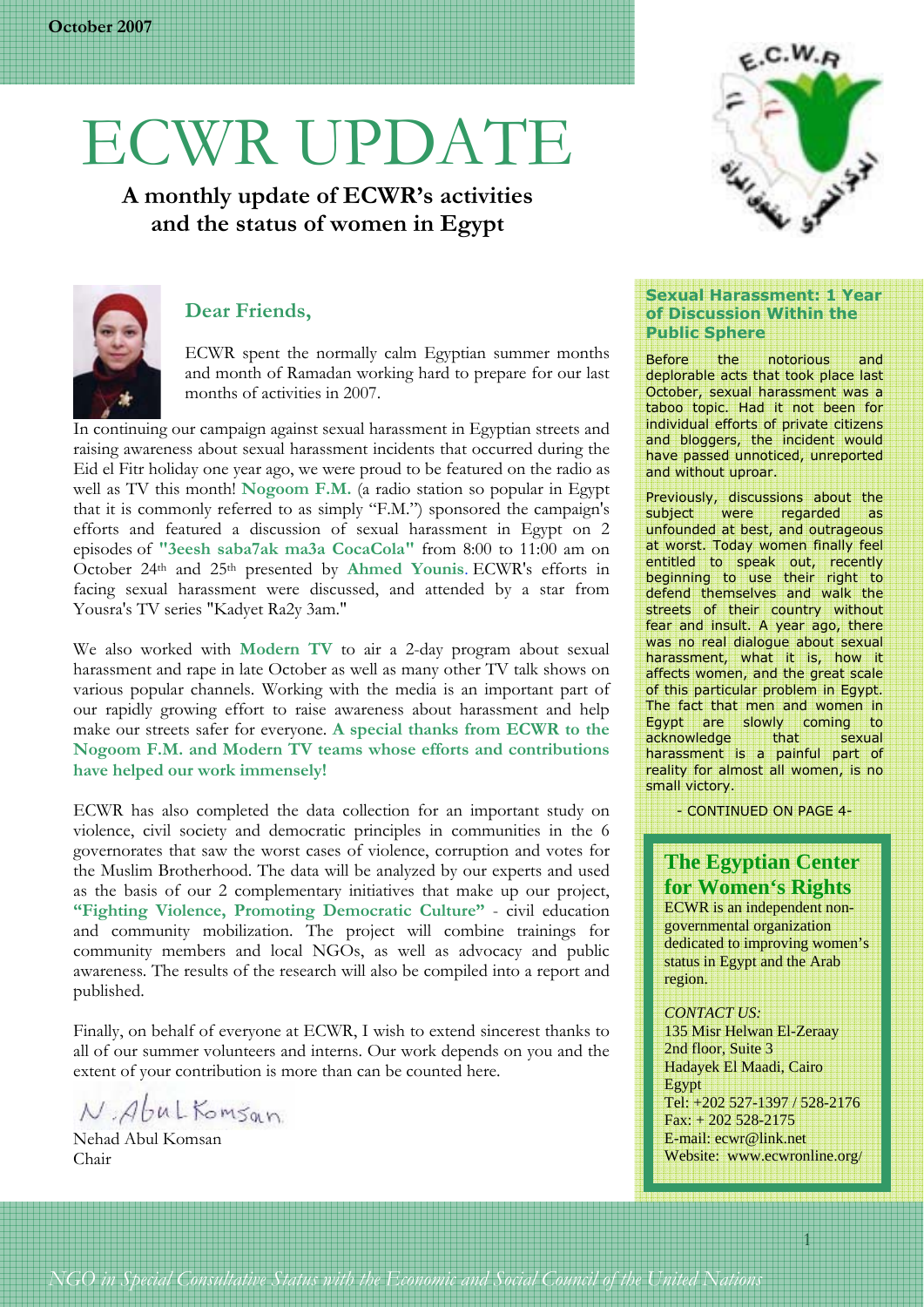## **Free Civil Society in Egypt: A Vehicle for Women's Human Rights**

Women's legal rights and political participation cannot be advanced by working in isolation. To affect change at the institutional level, it is essential to also confront obstacles facing broader civil society and human rights in general. Not only are women's rights an integral part of human rights, but women must play a leading role in Egypt's political, economic and social development processes in order to secure their rights in the future. Civil society organizations, particularly those focused on human rights have recently faced increased oppression and harassment at the hands of the government. Human Rights Watch has documented the depth and severity of the problem in their report, *Egypt: Margins of Repression: State Limits on Nongovernmental Organization Activism,* which states that the NGO laws "have stunted Egypt's civil society," thus "wasting a vital source of energy, innovation, and ideas" and allowing "little chance of a functioning democracy or equitable, sustainable development."

Though Egypt has over 22,000 NGOs, the majority of them lack the vision, commitment, and strategic capability to carry out their missions. Many organizations are unable to pursue real solutions because of the restrictive and confusing legal framework established by Law 84/2002, which affects free association, personnel building, and access to funding, and which creates obstacles for effective human rights related activities. NGO leaders may not be aware of alternative means to achieve their ends or they may simply be intimidated, confused, or repressed, rendering their organization little more than a name and registration number.

The availability of resources is also a problem, but more serious is the lack of independence and technical activism skills. This has led to increased reliance on international donors whose agendas may shift irrespective of local situations, or the government of Egypt without necessarily reflecting the needs of the Egyptian people. A psychological dependence on foreign funding and fear of harsh consequences from the government for dissent is widespread, and can inhibit the development of alternatives. There are exceptions to these trends, notably a growing business elite increasingly willing to contribute to civil organizations, and a growing spirit of volunteerism that enables action without funding and therefore without government approvals or fundraising.

Because so many issues (human rights awareness, gender equity, documentation of the misuse of force, labor organization, etc.) need to be addressed by civil society in Egypt  $-$  as anywhere  $-$  this problem is pervasive and affects individuals, associations, and institutions at their core, and has severe consequences for Egypt's human rights and democracy movements.



#### **NEEDED FOR A STRONGER, MORE INDEPENDENT CIVIL SOCEITY:**

- training sessions for activists and other NGOs on how to successfully navigate the complex legal environment they inhabit and implement work effectively
- a monitoring center for recording and reporting on gaps in the legal system
- legal assistance for NGOs
- an activist community that knows how to identify and use its resources creatively
- empowered volunteers that can mobilize their communities
- a strong advocacy coalition to work on these issues
- **For more information on the NGO Law 84/2002, the advocacy coalition to change it, our ideas for trainings and monitoring, or to join our effort, please contact us at ecwr@link.net.**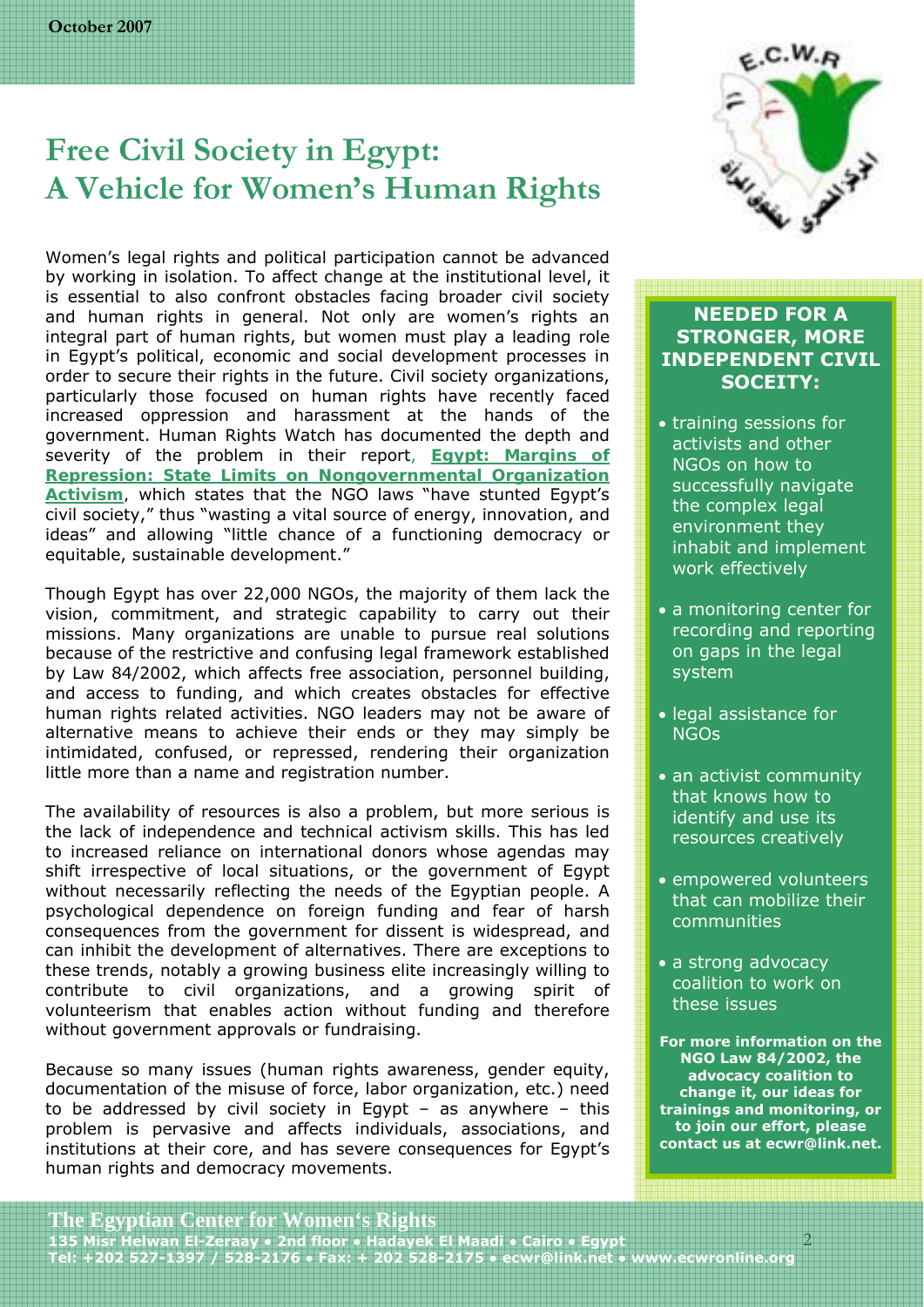

Over the past few years, Cairo has witnessed the rising popularity of segregated social venues, a natural progression of the prevailing attitudes of gender separation in Egypt. Traditionally, men have enjoyed relative dominance over the social sphere, with female social activities limited to areas like the hairdressers and the first car in the metro train.

Recently, however, there has been a proliferation of 'women only' socialization scenes, ranging from private gyms and beaches, to the more recent ideas about possible women only cafes and restaurants, and even a women only salad bar due to open soon in Maadi.

This subject consistently fuels controversy and debate. How does one commend these places for offering women a safe-haven from sexual harassment or scrutiny without also commenting on the social crisis that has made such places necessary?

Immediately, issues of gender inequality and the marginalization of women in the public and social sphere urge to be addressed. We can only discuss the benefits of such places after recognizing that the Egyptian woman's choice to be sheltered and protected in social situations is gaining popularity. Part of this phenomenon can be attributed to the rising and urgent need to segregate in order to allow women to feel comfortable and safe, almost providing an illusion of liberation. This trend is also symptomatic of the persistent shift towards moral conservatism that calls for the unequivocal separation of the sexes.

The question raised is whether the relegation of female socialization to a female only realm has served to diminish or encourage women to take on active roles within the public and political sphere, especially since most of the social venues opening up exclusively to women seem to cater to the middle classes and the elite.



### **ECWR Activities**

**Civil Education & Community Mobilization** – During Ramadan, ECWR researchers completed a survey of community organizations about their strengths and weaknesses, use of violence in their communities and democratic principles. The results are currently being analyzed and will form the basis of ECWR's new grassroots initiative to build democratic culture and independent community activism in Egypt.

**Sexual Harassment** – The sexual Harassment campaign continues to build its outreach through volunteers and working with other organizations. We discussed with the Ombudsman's office at the National Council for Women a cooperation on analyzing data ECWR and NCW receives on our hotlines. We have also begun discussions with a 5 digit hotline provider for help expanding our capacity to take calls from women. Hopefully this will extend into other projects such as Legal Aid as well. Self defense classes will soon begin And with our partner, Media Arts for Development (MADEV), we began work on the animated video to be used in schools.

**Legal Empowerment & Aid** – ECWR is currently seeking volunteer researchers to help us with legal monitoring and reporting. Please contact us at ecwr@link.net to volunteer.